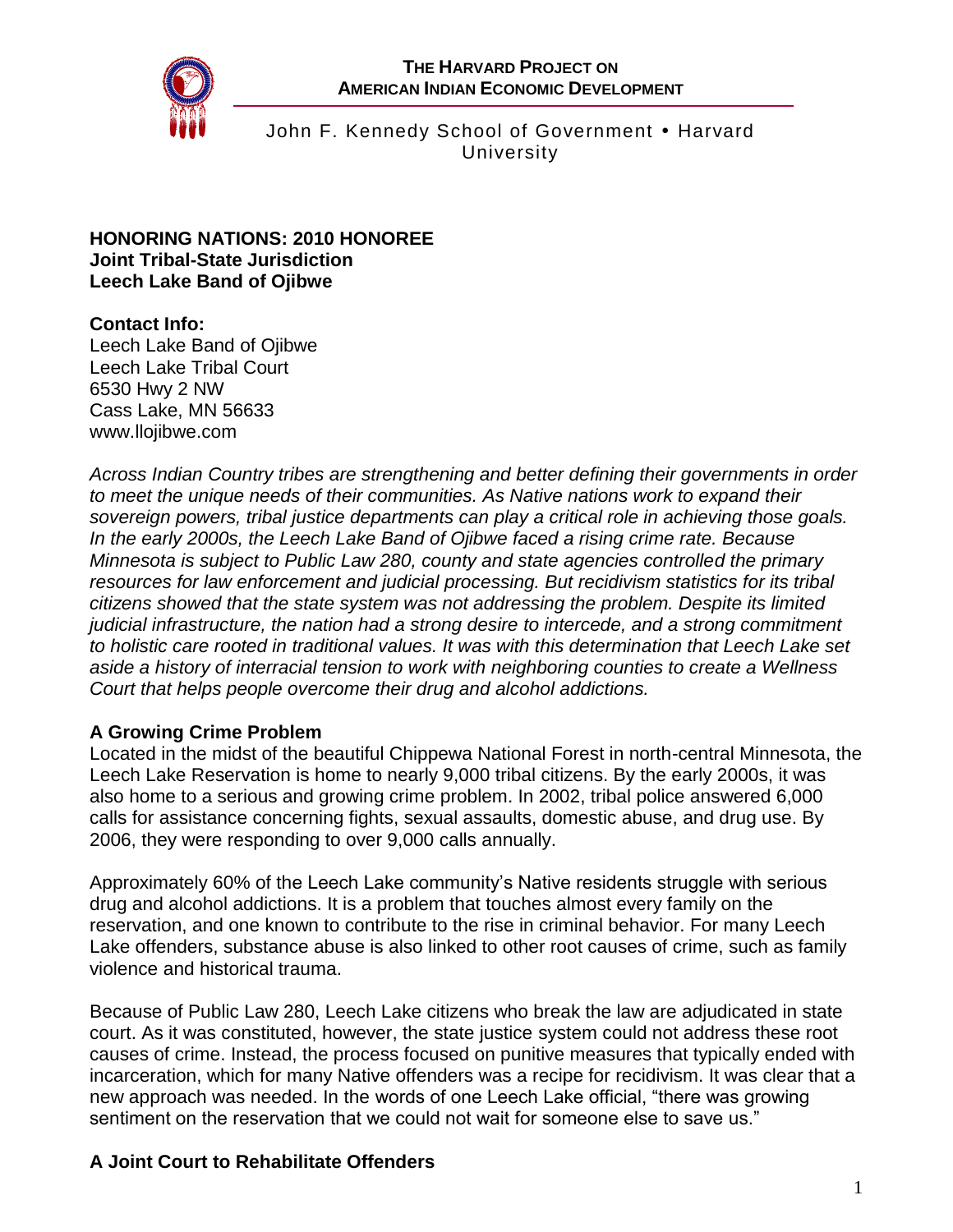Leech Lake's leaders recognized that crime reduction was a goal shared by all area residents and leaders, both Native and non-Native. To accomplish this goal, they sought to break the cycle of criminal behavior by using both tribal and state programming and resources to create a strengths-based, wrap-around support system for non-violent, repeat offenders with substance abuse problems. The new system is embodied in a Wellness Court, created through tribal-county partnerships, that is focused on rehabilitation rather than punishment.

As of 2011, Leech Lake had signed two "Joint Powers" agreements to formalize judicial cooperation. In the agreements, the tribal and county courts pledge to "jointly exercise the powers and authorities conferred upon us as judges of our respective jurisdictions." The tribe's two joint Wellness Courts (in Cass and Itasca counties) monitor and provide services to participants after their sentencing in county court. In Cass County, Wellness Court sessions are held simultaneously in the county district court and tribal court through video conferencing, with judges from both systems presiding and the client choosing whichever location is more convenient. In Itasca County, hearings are held in the county courthouse with a county judge and a Leech Lake tribal court judge presiding side by side.

Both tribal citizens and non-Native clients who are eligible for the Wellness Court program can opt to participate instead of completing their sentences. Court personnel draw up individualized treatment plans, and a team of officials from various state and tribal agencies meet once a week to discuss each participant's case. Clients report their progress directly to the judges. This customized and coordinated approach is producing remarkable results. The Wellness Court has maintained an impressive recidivism rate of .03%, with only 1 of their 35 graduates reoffending since 2006. A program participant who had been incarcerated over 15 times and had been an addict since age 13 noted, "This program has taught me how to change."

### **A New Spirit of Collaboration**

By creating tribal-county Wellness Courts, the Leech Lake Band of Ojibwe has found an effective way to help its citizens caught up in the state criminal justice system. By pooling their authorities, expertise, and resources, the partners are better able to help clients. For instance, the state court system can access drug testing and probation personnel, while Leech Lake can call on spiritual healers to help tribal citizens make cultural connections and work through historical trauma.

Leech Lake's initiative to establish the Wellness Courts changes clients' lives, but it also has a wider impact. These pioneering partnerships help to overcome generations of racial tension and suspicion between the tribe and its non-Native neighbors. Community officials note that the spirit of collaboration has led to talks with neighboring governments addressing other areas of common concern and has improved relations between tribal and local law enforcement officers. The new trend is to work together rather than to spend energy on competition between jurisdictions.

Perhaps most significantly, the Wellness Courts have raised awareness of the Leech Lake Tribal Court as a legitimate and capable court. In a historic and deeply symbolic ceremony attended by senior state and tribal leaders, the Leech Lake flag was installed in the courtrooms of both Cass and Itasca counties. One county district court judge noted that he used to think tribal courts were inferior to state and federal courts but has "come to understand that they are equal and parallel systems."